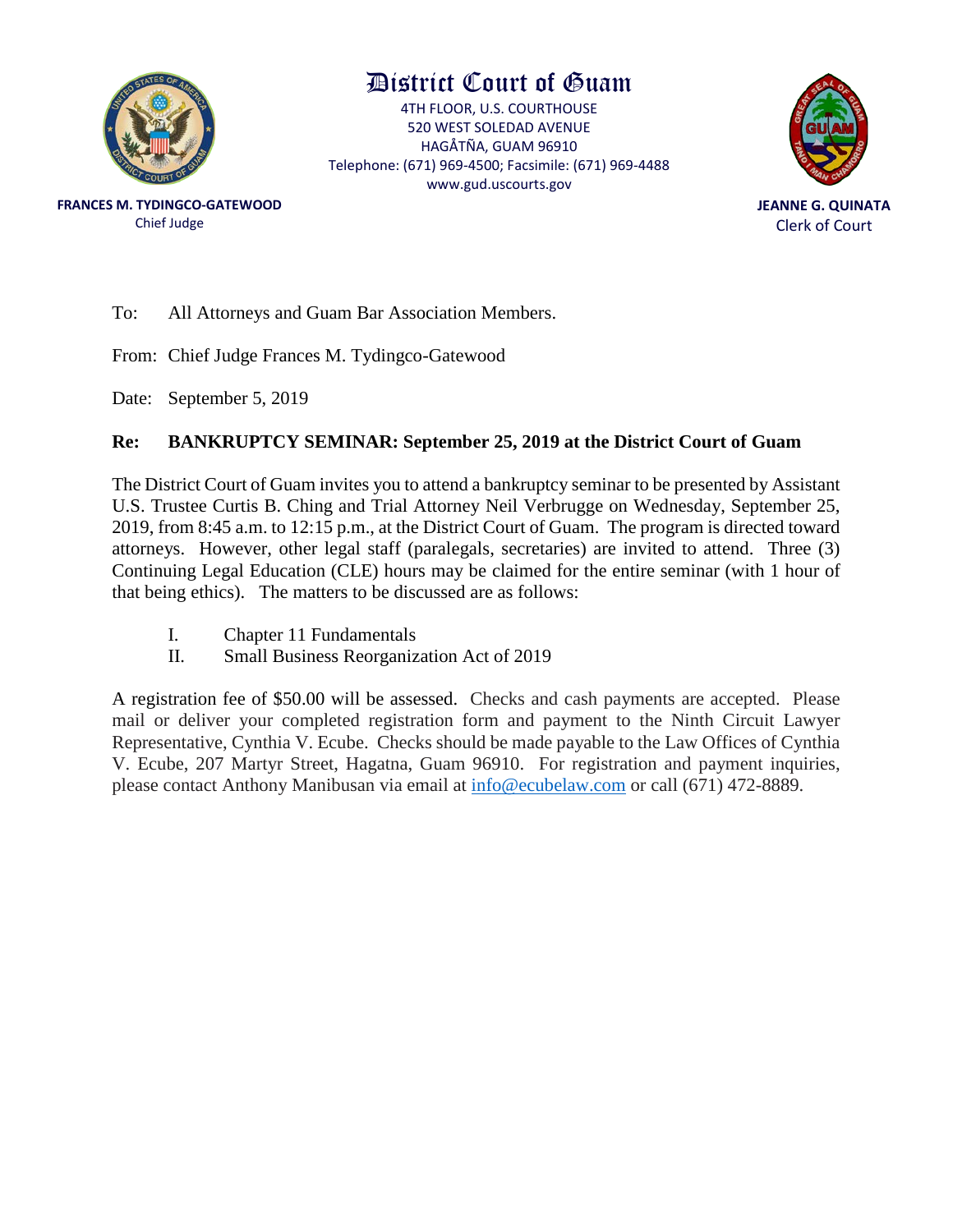

## **2019 BANKRUPTCY SEMINAR**

**Wednesday, September 25, 2019 8:45 a.m.—12:15 p.m. 4th Floor Jury Assembly Room District Court of Guam** 520 West Soledad Avenue Hagatna, Guam 96910

# **REGISTRATION FORM**

#### **PARTICIPANT INFORMATION**

| (THIS CONFERENCE IS ONLY OPEN TO ATTORNEYS AND THEIR STAFF) |  |      |  |
|-------------------------------------------------------------|--|------|--|
| Name:                                                       |  |      |  |
| <b>Position/Job Title:</b>                                  |  |      |  |
| <b>Agency/Law Firm:</b>                                     |  |      |  |
| <b>Mailing address:</b>                                     |  |      |  |
| <b>Email address:</b>                                       |  |      |  |
| Telephone:                                                  |  | Fax: |  |

| <b>REGISTRATION FEE</b>                                                                                                                                                                                                                                                                                         |         |  |  |
|-----------------------------------------------------------------------------------------------------------------------------------------------------------------------------------------------------------------------------------------------------------------------------------------------------------------|---------|--|--|
| <b>REGISTRATION FEE</b> (includes conference materials and continental breakfast)                                                                                                                                                                                                                               |         |  |  |
| <b>PAYMENT:</b> Checks and cash payments are accepted. Please mail or deliver your<br>completed registration form and payment to the Ninth Circuit Lawyer Representative,<br>Cynthia V. Ecube. Checks should be made payable to the Law Offices of Cynthia V.<br>Ecube, 207 Martyr Street, Hagatna, Guam 96910. | \$50.00 |  |  |
| For registration and payment inquiries, please contact Anthony Manibusan at (671)<br>472-8889 or via email at info@ecubelaw.com.                                                                                                                                                                                |         |  |  |
| <b>CLE CREDITS:</b> A total of 3 CLE credit hours are being offered for this seminar (with<br>one hour of that being ethics).                                                                                                                                                                                   |         |  |  |